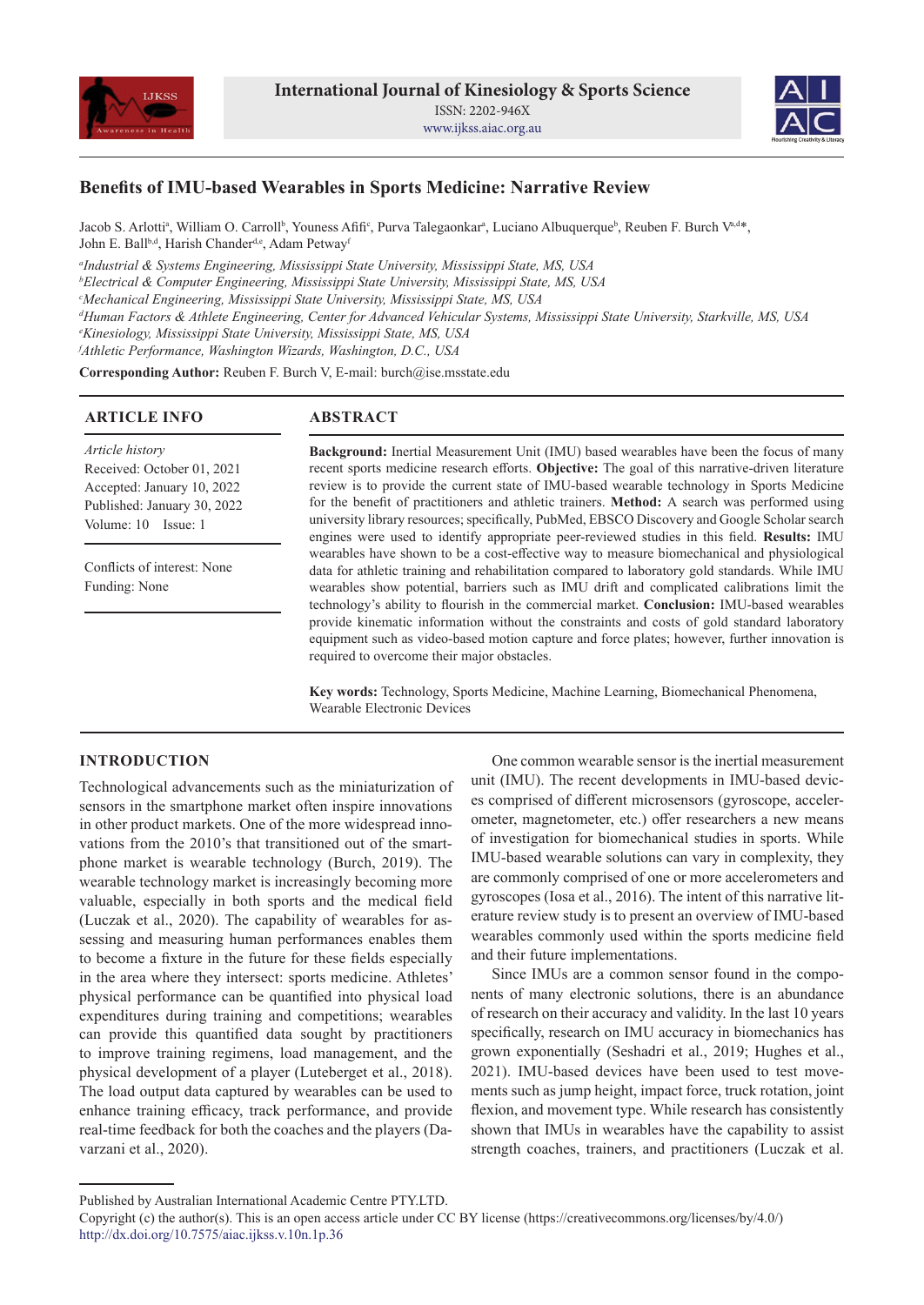2020), a review on the overall state of IMU in the field of sports medicine has yet to be provided. Because the overall sports sector is so broad, the authors of this study—who are presently practitioners of and researchers with sports science at the collegiate and professional sports levels of competition—believe a sports medicine motivated focus was warranted to aid the understanding of their peer practitioners in the field. We believe this paper to be beneficial for those within the sports medicine sector of the athletics and human performance technology space.

## **METHODS**

### **Study Design**

For this narrative literature review, a search was performed using university library resources; specifically, PubMed, EBSCO Discovery and Google Scholar search engines were used to identify appropriate peer-reviewed studies. Search terms such as "wearable devices," "IMU," "athletics," "performance," "sports," "rehabilitation," and "sports medicine" were used in these search engines to filter peer-reviewed studies related to the topic.

#### **Literature Search**

While no date boundary was used for much of the paper, inclusion criteria for use in the section "current and future implementation" is defined between January 2017 & July 2021. After curating a list of relevant works, the literature was organized by type of study and the variables measured. While this study was not intended to be comprehensive review, the purpose of this narrative is to provide practitioners a concise view into: (1) IMU availability specific to sports medicine, (2) the value IMU technology holds in sports medicine, (3) the accuracy of current IMU's in this field, and (4) the possible future implementation of IMU's. This study aims not to provide a comprehensive review but to demonstrate to practitioners in the sports medicine field the current state-of-the-art of wearable IMU devices.

#### **Article Extraction**

When searching the topic of IMU's, a result of 17,025 peer reviewed articles were found using the key word combinations provided in Table 1.

After the initial collection of papers was completed using these keyword terms, inclusion/exclusion criteria were based upon the paper's content as it pertained to addressing the following research questions:

- 1. Is this paper's outcome related to IMU data?
- 2. Is the research performed specific with sports or sports medicine?
- 3. What tier of research paper does this resource fall under? (Peer Review, conference paper, news article etc.)
- 4. Does this research show state of the art functionality and creativity with IMU technology?

Once the filter of peer reviewed research was completed, only 43 articles were left that met the target inclusion/exclusion criteria achieving the goal of providing the current state of IMU-based wearable technology in sports medicine for the benefit of practitioners and athletic trainers.

#### **RESULTS**

#### **Current Wearable Device Availability**

According to a recent report on the state of the sports medicine field, this area is predicted to grow in market size at an average rate of 5.8% a year and reach total market value of approximately 10 billion dollars by 2026 (Fortune Business Insights, 2018). While noncompetitive sports and athletics at the nonelite levels are shown to improve quality of life physically and mentally for those who participate (Hausberger et al., 2016), peak performance in competition is achieved when the risk for injury is at its minimum (O'Reilly et al., 2018). To monitor and assess athletes' injury risk factor, several methods are available including: "3D motion capture, depth-camera-based systems, visual analysis from a qualified exercise professional, and self-assessment" (O'Reilly et al., 2018). But several shortcomings and limitations are linked to each method such as overhead cost of 3D motion capture and biased results from self-assessment. Moreover, interpreting and processing data can be time consuming and requires an expert for a full-scale analysis (O'Reilly et al., 2018). IMUs have seen much improvement in their accessibility and reliability in the last 15 years due to their applications in smartphones which improved cost efficacy, non-invasiveness when donned, and motion and monitoring data accuracy (O'Reilly et al., 2018). Table 2 presents IMU-based wearable studies from different sports and sports medicine-related activities where IMUs are more commonly used and the specific data collection objective for the wearable technology.

**Table 1.** Keyword search combinations for narrative literature review

| <b>Research Question</b>                                                                               | <b>Key Words</b>                                                                                                                                                                                     |
|--------------------------------------------------------------------------------------------------------|------------------------------------------------------------------------------------------------------------------------------------------------------------------------------------------------------|
| How are IMU's being used<br>effectively to collect data for<br>performance and training?               | <b>IMU</b> Sports<br><b>IMU</b> Athletics<br><b>IMU</b> Training<br><b>IMU</b> Performance<br><b>IMU</b> Competition                                                                                 |
| How are IMU's being used<br>effectively to collect data<br>for injury prevention or<br>rehabilitation? | <b>IMU</b> Rehabilitation<br><b>IMU</b> Injuries<br><b>IMU</b> Injury Prevention<br><b>IMU Injury Risk</b><br><b>IMU</b> Health<br><b>IMU</b> Medical<br><b>IMU Sports Medicine</b>                  |
| What are the future possibilities,<br>designs, and limitations for<br>IMUs?                            | <b>IMU</b> State of the Art<br><b>IMU</b> Future Implementation<br><b>IMU</b> Research and Design<br><b>IMU</b> Prototype<br><b>IMU</b> Limitations<br><b>IMU Obstacles</b><br><b>IMU</b> Efficiency |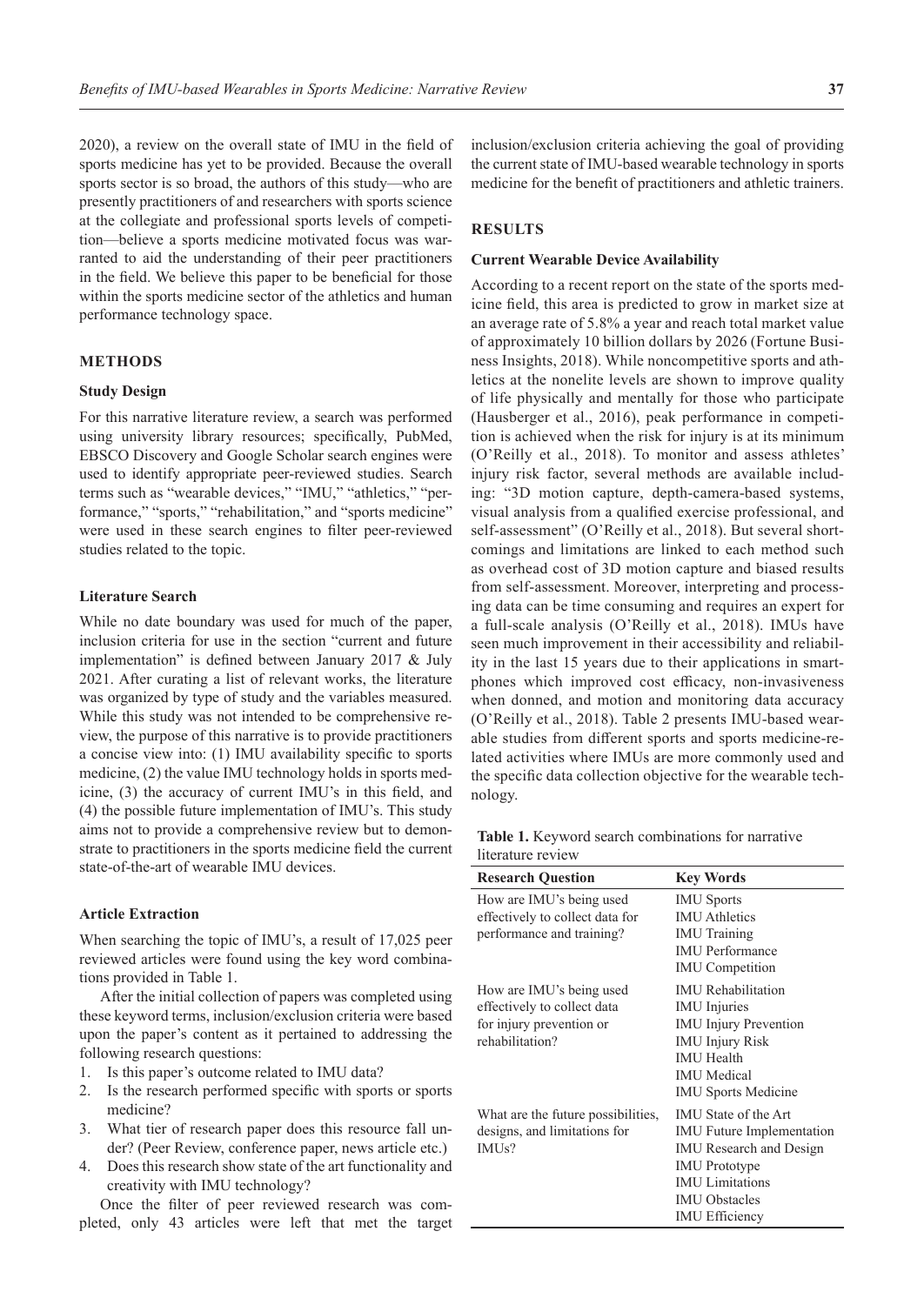| <b>Study</b>                                                                                                                                                                    | <b>Sport/Activity</b><br>Performed                                                                                                                                                                                                                              | <b>Sensors/Systems Used</b>                                                                               | <b>Objective of Wearable</b>                                                                                                                                                                                                                      |
|---------------------------------------------------------------------------------------------------------------------------------------------------------------------------------|-----------------------------------------------------------------------------------------------------------------------------------------------------------------------------------------------------------------------------------------------------------------|-----------------------------------------------------------------------------------------------------------|---------------------------------------------------------------------------------------------------------------------------------------------------------------------------------------------------------------------------------------------------|
| An Inertial Measurement Unit Based<br>Method to Estimate Hip and Knee Joint<br>Kinematics in Team Sport Athletes on<br>the Field (Bastiaansen et al., 2020)                     | <b>Linear Sprint</b>                                                                                                                                                                                                                                            | Five IMUs and sensor<br>fusion algorithms                                                                 | Estimating joint kinematics<br>to evaluate training programs,<br>aiming to reduce injury and<br>optimize player performance                                                                                                                       |
| Integration of Wearable Sensors Into<br>the Evaluation of Running Economy<br>and Foot Mechanics in Elite Runners.<br>(Muniz-Pardos et al., 2018)                                | Running                                                                                                                                                                                                                                                         | Foot-worn inertial sensors<br>(FWIS) with dedicated<br>signal processing<br>algorithms                    | Assessing running biomechanics<br>and foot mechanic for a better<br>treatment and injury prevention.                                                                                                                                              |
| 3D trunk orientation measured using<br>inertial measurement units during<br>anatomical and dynamic sports motions<br>(Brouwer et al., 2021)                                     | Seventy-one sports<br>motions (19 golf swings,<br>15 one-handed ball<br>throws, 19 tennis serves,<br>and 18 baseball swings)<br>and 125 anatomical trunk<br>motions (42, 41, and 42<br>trials of lateral flexion,<br>axial rotation, and flexion/<br>extension) | Two IMUs and an optical<br>motion capture system<br>(gold standard)                                       | Assessing trunk orientation<br>during dynamic sports motions<br>and isolated anatomical trunk<br>motions for improving sports<br>performance, prevention or<br>rehabilitation of sports related<br>injuries, or clinically relevant<br>questions. |
| Verifying Head Impacts Recorded by a<br>Wearable Sensor using Video Footage<br>in Rugby League: A Preliminary Study<br>(Carey et al., 2019)                                     | Rugby                                                                                                                                                                                                                                                           | x-patch™ sensor and<br>accelerometer                                                                      | To observe and characterize<br>the level of exposure to head<br>impacts during game play.                                                                                                                                                         |
| Motion anlaysis in lower extremity<br>joints during Ski carving turns using<br>wearble inertial sensors and plantar<br>pressure sensors. (Lee et al., 2017)                     | Skiing                                                                                                                                                                                                                                                          | Seventeen IMUs and<br>pressure sensors                                                                    | Assessing skier motion during<br>turns to prevent injuries at the<br>lower extremity of the body.                                                                                                                                                 |
| Increasing the Robustness of the<br>automatic IMU calibration for lower<br>Extremity Motion Analysis. Current<br>Directions in Biomedical Engineering<br>(Küderle et al., 2018) | Knee joint axis and knee<br>position vector estimation<br>for various sports activities;<br>motions including free<br>standing, walking in place,<br>simple walking, repeated<br>bench squats& dangling of<br>the leg while sitting                             | Two IMUs                                                                                                  | Improving the robustness of<br>algorithm addressing the issue<br>of soft tissue movements and<br>the integration of algorithm into<br>wearable systems, which would<br>allow to test its performance<br>under realistic conditions.               |
| Validity of inertial sensor-based 3D joint<br>kinematics of static and dynamic sport<br>and physiotherapy specific movements<br>(Teufl et al., 2019)                            | Bilateral squats,<br>single-leg squats, and<br>countermovement jumps                                                                                                                                                                                            | Seven Xsens MTw<br>Awinda IMU                                                                             | Assessing 3D joint kinematics in<br>functional movements of varying<br>demands.                                                                                                                                                                   |
| IoT for Next-Generation Racket Sports<br>Training (Wang et al., 2018)                                                                                                           | Racket sports                                                                                                                                                                                                                                                   | Microelectromechanical<br>(MEMS) IMU with<br>Bluetooth low energy<br>(BLE) module and cloud<br>technology | Analyze the wrist motions and<br>skill levels of players in racket<br>sports (e.g., badminton, tennis,<br>table tennis, and squash) for<br>training and/or practice.                                                                              |
| Monitoring Hitting Load in Tennis<br>Using Inertial Sensors and Machine<br>Learning (Whiteside et al., 2017)                                                                    | Tennis                                                                                                                                                                                                                                                          | One IMU and six types of<br>machine-learning models<br>to classify true shot type                         | Develop an automated<br>stroke-classification system to<br>help quantify hitting load in<br>tennis                                                                                                                                                |
| Coordination Analysis of Human<br>Movements With Body Sensor<br>Networks: A Signal Processing<br>Model to Evaluate Baseball Swings.<br>(Ghasemzadeh & Jafari, 2011)             | Baseball                                                                                                                                                                                                                                                        | Three IMUs                                                                                                | Assessing baseball swing and<br>provide feedbacks to coaches.                                                                                                                                                                                     |
| Validation of an inertial measurement<br>unit for the measurement of jump count<br>and height. (MacDonald et al., 2017)                                                         | Volleyball                                                                                                                                                                                                                                                      | Three-axis accelerometer<br>gyroscope                                                                     | Assessing the jumping<br>performance to improve physical<br>preparation and prevent injury.                                                                                                                                                       |

**Table 2.** IMU wearable technology in sports medicine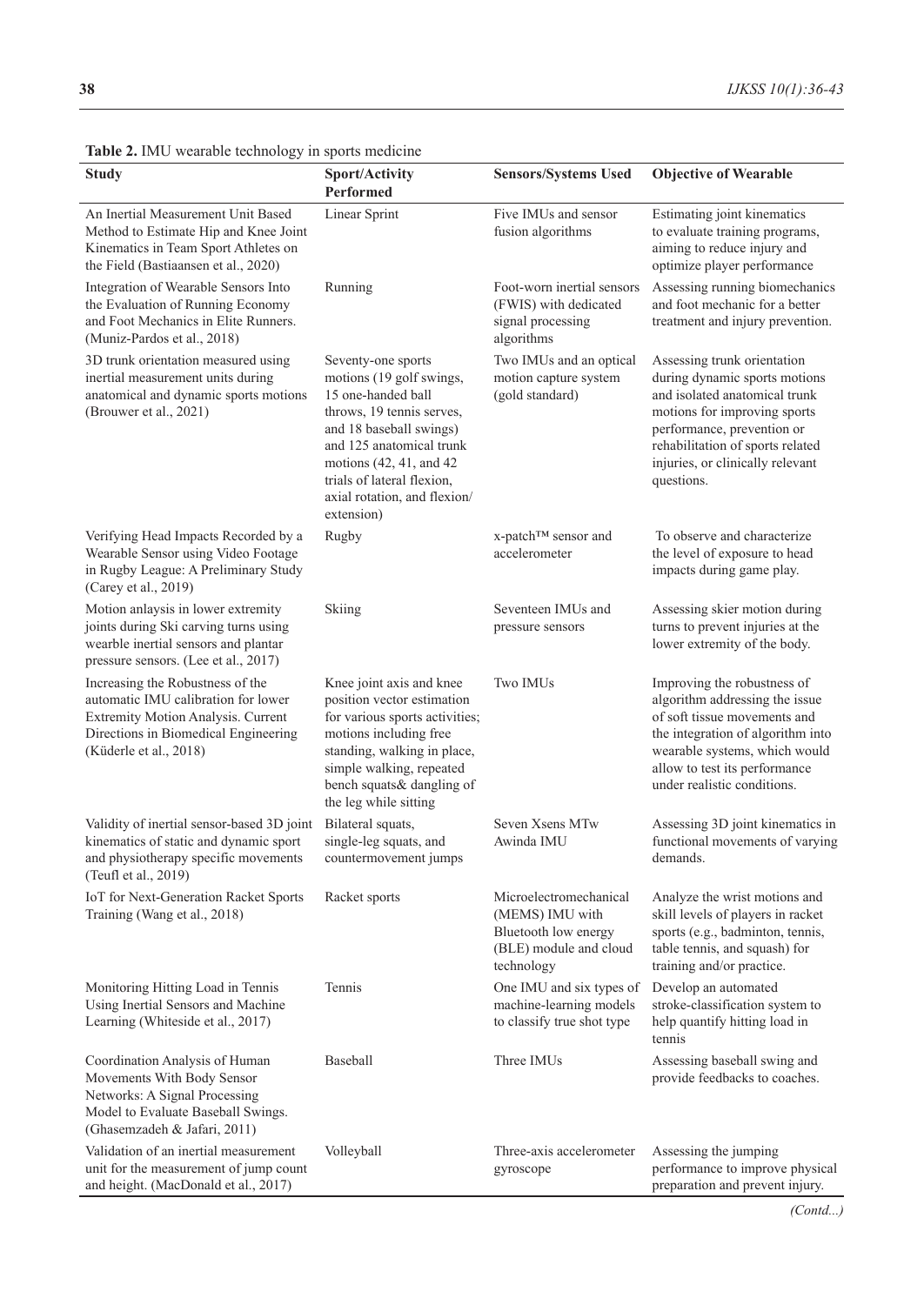| <b>Study</b>                                                                                                                          | <b>Sport/Activity</b><br><b>Performed</b>                                | <b>Sensors/Systems Used</b>   | <b>Objective of Wearable</b>                                                                                 |
|---------------------------------------------------------------------------------------------------------------------------------------|--------------------------------------------------------------------------|-------------------------------|--------------------------------------------------------------------------------------------------------------|
| Validation of the VERT wearable jump<br>monitor device in elite youth volleyball<br>players (Borges et al., 2017)                     | Volleyball                                                               | VERT Wearable Jump<br>Monitor | Assess and quantify jump<br>performances in volleyball<br>players for training and<br>competitions.          |
| Wearable sensor validation of<br>sports-related movements for the lower<br>extremity and trunk (Dahl et al., 2020)                    | Cutting, running, jumping,<br>single leg squats, and<br>cross-over twist | Wireless IMU system           | Alternative to optical motion<br>capture for assessing human<br>movement.                                    |
| External Workload Indicators of<br>Muscle and Kidney Mechanical<br>Injury in Endurance Trail Running<br>(Rojas-Valverde et al., 2019) | Running                                                                  | Six IMU                       | Analyze which external<br>workload indexes have more<br>influence on muscle and kidney<br>injury biomarkers. |

## **Table 2.** *(Continued)*

## **DISCUSSION**

## **Wearable Device Accuracy**

In sports medicine, IMU-based wearable devices can be used to estimate parameters such as impact severity, metabolic rate, and direct kinematic data to give practitioners the information needed to improve training regimens, load management, and the physical development of a player (Luteberget et al., 2018). In this section, studies discussing the accuracy of wearable devices are separated into two subsets of studies which performed assessments of: (1) absolute measurements and (2) relative measurements.

#### *Absolute measurement*

Due to a phenomenon called "IMU drift" which results from continuously integrated noise errors (Luczak et al., 2018; Narasimhappa et al., 2020), very few wearable devices use IMUs as a means of determining absolute position over a long duration. However, in cases where the device is repeatedly supplied with a positional or velocity reference or the action being measured is particularly short-lived, IMUs can be an accurate source of absolute position. One study in 2019 used this method using a wearable jump height measurement system (Nielsen et al., 2019). The IMU-based system starts numerical integration when a jump start condition is detected, minimizing the amount of time for errors to accumulate. Results for estimating the wearer's center-of-mass displacement were consistently within 4.0 cm of accuracy (Nielsen et al., 2019). In a non-position-based study, Bai et al. (2016) compared seven different wearable consumer and research-grade metabolic rate monitors to a known accurate metabolic monitoring system. Each of the wearable systems depend primarily on an internal IMU and pulse rate sensor to estimate activity which is synthesized into a metabolic rate estimate (Bai et al., 2016). The results showed these devices accuracy ranging from 15% to 30% error in caloric expenditure compared to the gold standard (Bai et al., 2016).

## *Relative measurement*

Drift causes absolute IMU measurements to increase in error over time. Although, if continuous integration can be avoided or a consistent reference can be used, this error can be avoided. This type of setup can record relative measurements; for example, relative measurements can be a joint angle or impact energy. One study used two sets of IMUs on both segments of the leg to estimate the knee joint flexion angle with 1.0° accuracy (Fennema et al., 2019). This is a simple calculation which requires comparing the outputs of the two IMUs to determine the angle between them.

In other examinations, researchers use IMUs to estimate the impacts endured by players during contact sports (Carey et al., 2019; Wundersitz et al., 2015). Wundersitz et al. (2015; using a Catapult<sup>™</sup> wearable system) were able to predict impact g-force within 0.27g; however, measurements were overestimated during walking, jogging, and sprinting and underestimated during tackles and jumping (Wundersitz et al., 2015). Carey et al. (2019) compared IMU measurements with a video analysis system using data collected during a game of rugby. Their impact sensors were able to classify impacts into three categories of severity which were later verified on video; the sensors and video agreed during approximately 70% of the captured events (Carey et al., 2019).

During a comprehensive review of the state of wearable sensors in swimmer performance analysis, Magalhaes et al. (2015) summarized the validations of 27 wearable swimming devices using IMUs. The metrics estimated by the wearables include stroke count, average velocity, stroke rate, and more variables of interest to practitioners. Results from these studies were satisfactory, with p-values lower than 0.01 correlating IMU data with video capture (Magalhaes et al., 2015).

#### **Information and Value**

Many IMU-based wearables capture data specific to reporting on two common areas for athlete's physical performance and conditioning evaluation: kinematic data (displacement, velocity & acceleration) and kinetic data (work, impulse, rate of force & power; McMaster et al., 2014). Sports practitioners such as athletics trainers and strength and conditioning coaches use kinematic and kinetic data to drive athlete assessments and thereby decision making for: (1) on-field performance, (2) specific training for performance improvement, (3) post injury evaluation, and (4) return to sports or RTS (McMaster et al., 2014). IMU-based wearables can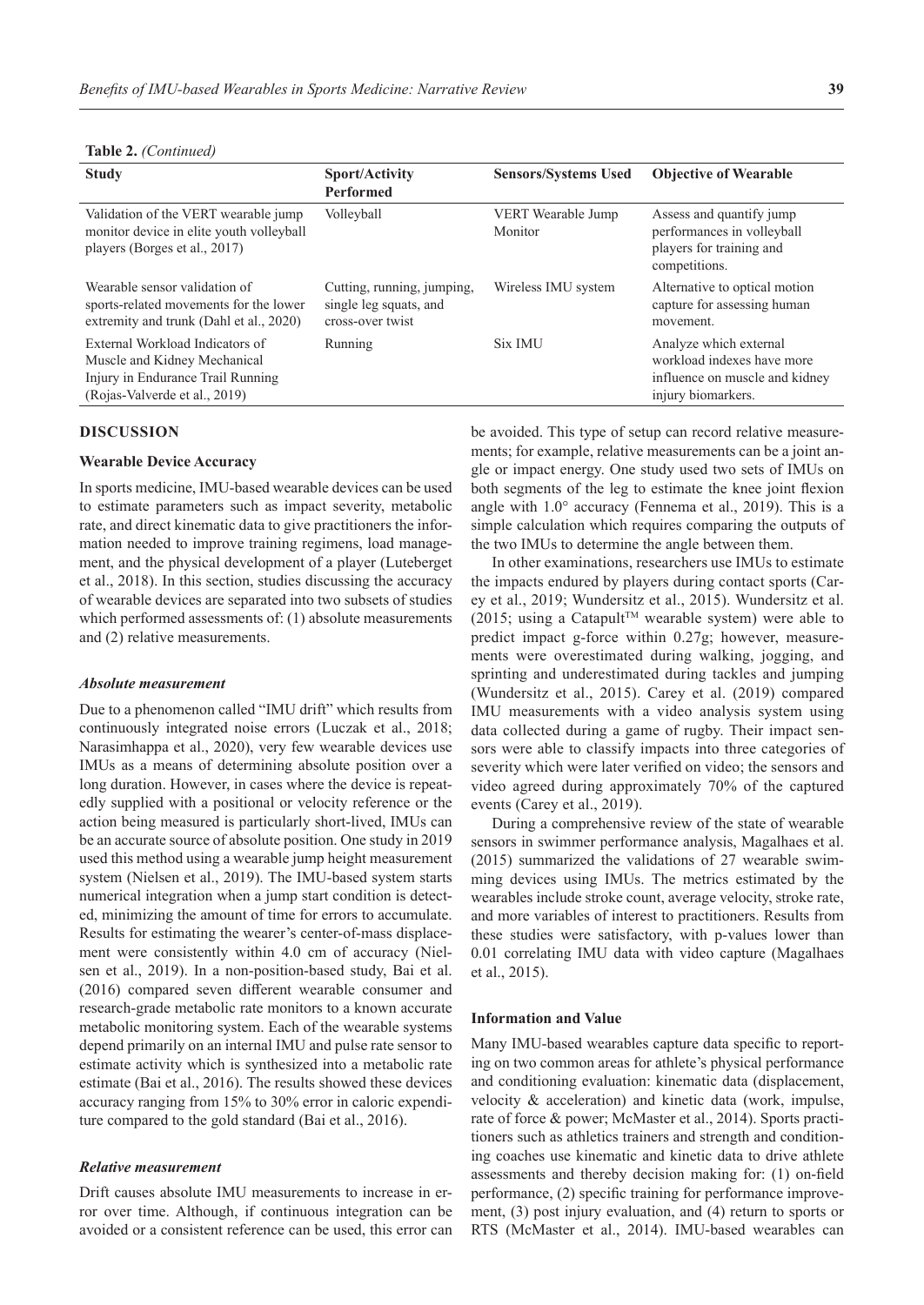provide the kinematic information required by practitioners without the constraints of a laboratory setting.

In a study conducted by Kim et al., (2020), IMU-based wearables provided information about lower-limb kinematics used to measure bilateral symmetry movement between injured and non-injured limbs (Kim et al., 2020). Practitioners use the data as a decision criterion for RTS after knee ligament injury (Kim et al., 2020). Clinicians and coaches also used the quantification of lower limb segmental excursion to make RTS decisions after a knee injury and to decrease reinjury risk (Kim et al., 2018). Both studies reported that IMU-based wearable technology donned on the knee used in rehabilitation provided data that drove practitioner decisions leading to decreased risk of reinjury after major knee ligament trauma (Kim et al., 2018; Kim et al., 2020).

Lower body power production capacity and countermovement jump (CMJ) performance are key indicators of athletic ability (Burch et al., 2019) and are commonly used to monitor injury recovery (Teufl et al., 2019). The analysis of different functional movements, such as bilateral squat (SQ), single-leg squat (SLS), and CMJ, provide information about rehabilitation status or injury risks of lower body extremities. Teufl et al., (2019) validated the IMU-based 3D joint kinematics for lower extremity using a sensor-fusion algorithm in dynamic, clinically relevant movements (SQ, SLS & CMJ) with a high range of motion. The joint kinematics data obtained from the IMU included: hip rotation, hip flexion, knee abduction, knee rotation, knee flexion, ankle inversion, ankle rotation ankle flexion, pelvis obliquity, pelvis flexion and pelvis rotation (Teufl et al., 2019). Wang et al. (2018) proposes an Internet of Things (IoT) framework for racket sports training. The researchers propose a novel and "smart" racket action recognition and skill assessment system using low-power microelectromechanical systems (MEMs) IMUs with Bluetooth low energy (BLE), machine learning algorithms and cloud technology. With wrist motion being crucial for any racket sport, the sensor data were collected at the wrist to identify the player's level of performance (Wang et al., 2018). Since active performance and proper biomechanical movement are imperative to practitioners' ability to assess athletes, IMU joint kinematic data can be extremely beneficial for revealing the movement correctness (Wang et al., 2018).

The sports of both basketball and volleyball have benefited from IMU wearable technology usage. From a sports medicine perspective, players from these sports often get the condition called Patellar Tendinopathy or "jumper's knee" (Jarning et al., 2015). Since there is a known correlation between jumping frequency and Patellar Tendinopathy, estimating jumping frequency using accelerometer data has helped practitioners mitigate this condition due to an accurate quantification of movement (Jarning et al., 2015). In a similar study, IMU's jumping count data aided a coaching staff in understanding position-specific training, match demands, and athlete load management to mitigate volleyball players' general knee injuries (Windt et al., 2020). During a performance specific volleyball study, coaches and sports scientists utilized jump performance to monitor volleyball players' response to training or changes to training (Borges

et al., 2017). Borges et al. (2017) evaluated a commercially available IMU-based wearable,  $Vert^{\text{TM}}$ , to measure professional volleyball player's attack and block jump performance.

### **Future Implementations and Limitations**

While IMU's can be found in every day commercial wearable products such as smart watches, IMUs have grown a solid foundation in team sport data collection equipment such as Polar<sup>™</sup>, Zephyr<sup>™</sup>, Catapult<sup>™</sup>, Zebra<sup>™</sup>, Kinexon<sup>™</sup> (Luczak et al., 2020), and Vert<sup>TM</sup> (Borges et al., 2017) as well as in individual biomechanical observations (Wang et al., 2018).

While still inherently constrained by some limitations, IMU's have proven in certain instances and studies to be comparable to the gold standard accuracy of motion capture given specific circumstances. More specifically to sports medicine, IMU's can serve as a replacement to laboratory gold standards optimistically providing a data collection alternative as wearable equipment may be much cheaper in cost yet accumulate similarly accurate data (Bastiaansen et al., 2020). For example, competitive tennis players typically utilize motion sensor data or rely on notational analysis to provide feedback on their stroke workload. When wearing a wrist wearable IMU, a group of tennis players performed over 20,000 tennis strokes which were categorized into their respective stroke type and entered in a machine learning algorithm leading to a stroke identification accuracy level of 97.4% (Whiteside et al., 2017). Other sports are also using IMU technology to obtain trunk motion data which in turn can be used to calculate athletic performance and, specific to the sports medicine practitioner, risk of injury by providing 3D-level accuracy of motion (Brouwer et al., 2021). Further, sports medicine data scientists have found IMUs could be a replacement for when force plates for jump tests are not available; high correlation between IMUs and force plates has been found specifically for more critical physical assessment jumps such as the CMJ (Rantalainen et al., 2020).

While IMU have shown promise, there are still barriers to overcome for future implementation in sports medicine. While in a controlled system such as a laboratory environment, IMUs hold their accuracy well; however, IMU-based wearables struggle when in a commercial, nonlaboratory environment without professional oversite. Küderle et al. (2018) stated that "in existing systems, the process of aligning the mounted sensors with the body coordinate system is either not robust enough or too complicated for fully unsupervised usage." Restated, many of these IMU-based solutions sensors require a level of set up or calibration that is unreasonable for some commercial users. Proper set up is crucial since it has been observed that accurate sensor placement and appropriate calibration to biomechanical movements are essential when determining validity of the wearable (Hughes et al., 2021). Another systematic review found limitations of current IMU technology with "calibration, magnetic field disturbance, and sensor bias" (Marin, 2020). While the researchers recommend modifications in the algorithms and increase stability by implementing calibration motions, more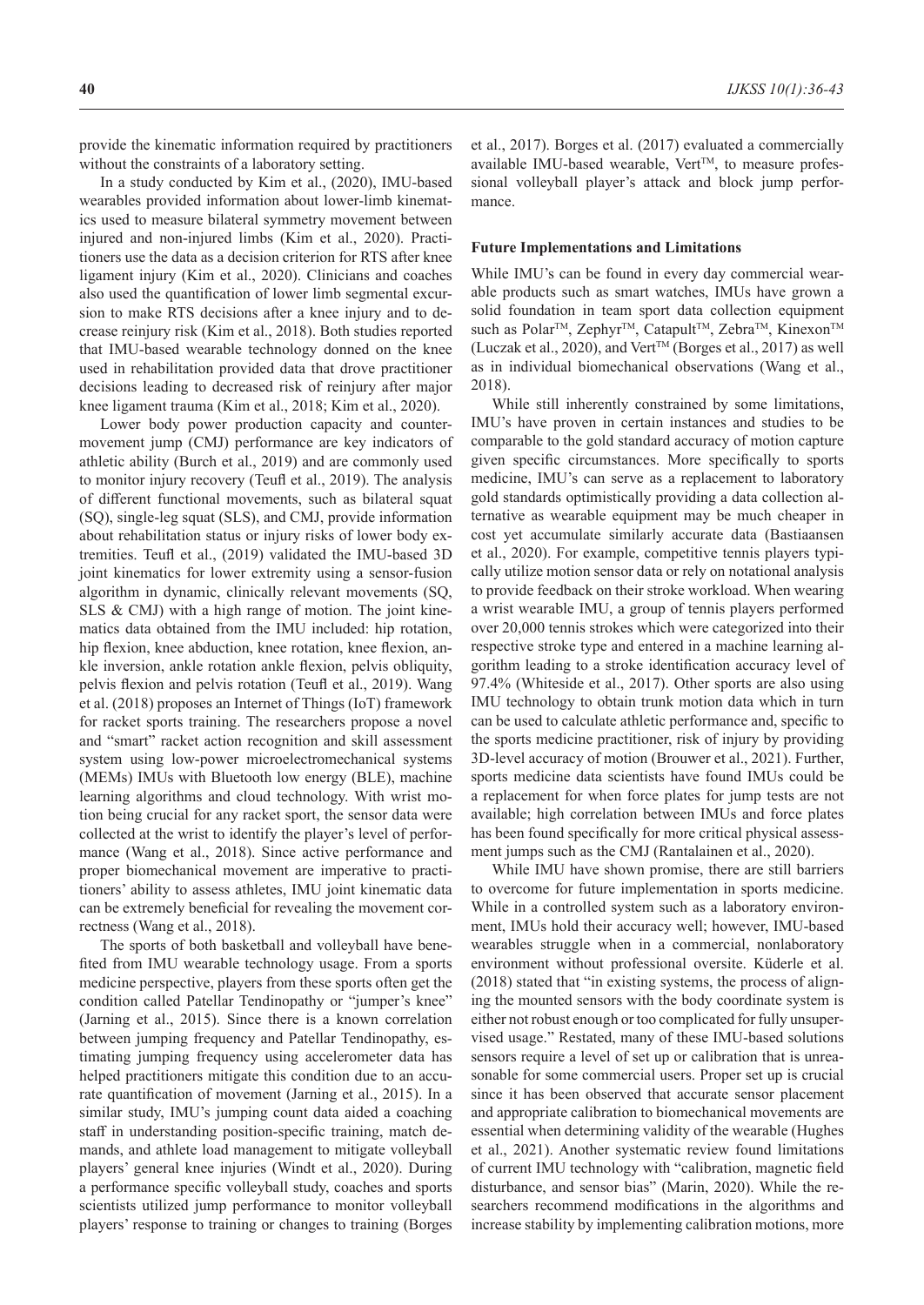work is still required to reach gold standard level of quality during data collection events in uncontrolled, nonlaboratory environments.

### **CONCLUSION**

This narrative literature review evaluates peer-reviewed, IMU-based wearable device research papers to provide the current state of their application for sports medicine practitioners. There is an increasing interest in using IMU-based wearables because they provide kinematic information without the constraints and costs of laboratory gold standard equipment such as video motion capture and force plates. Sports medicine practitioners use IMU-based wearables to collect athletes' performance data, manage athlete's load during training and competition, direct activities for performance improvement, and make decisions about return to sports after injury as well as to mitigate re-injury.

Even though the accuracy and reliability of the information provided by IMU-based wearables are still concerns for some practitioners, IMU's have proven to be relatively accurate compared to the gold standards given specific situations and use cases. More specifically to sports medicine, IMU's offer a cheaper equipment solution for similar performance data, delivering a product with the capability to keep athletes healthy while maintaining a reasonable budget. While IMUbased wearables shown promise, there are still barriers to overcome for future implementation. IMU drift is a considerable restraint which can be challenging to overcome in the goal to replace laboratory golden standards in the commercial market. Further, many of the IMU sensor solutions require a level of setup or calibration that is unreasonable given the expertise level of some general consumers. Therefore, further research and innovation is required to overcome those obstacles.

## **REFERENCES**

- Ahmadi, A., Rowlands, D., & James, D. A. (2009). Towards a wearable device for skill assessment and skill acquisition of a tennis player during the first serve. *Sports Technology*, 2(3-4), 129-136. https://doi.org/10.1002/jst.112.
- Bai, Y., Welk, G. J., Nam, Y. H., Lee, J. A., Lee, J. M., Kim, Y.,... & Dixon, P. M. (2016). Comparison of consumer and research monitors under semistructured settings. *Medicine & Science in Sports Exercise*, 48(1), 151- 158. https://doi.org/10.1249/MSS.0000000000000727.
- Bastiaansen, B. J., Wilmes, E., Brink, M. S., de Ruiter, C. J., Savelsbergh, G. J., Steijlen, A.,... & Lemmink, K. A. (2020). An inertial measurement unit based method to estimate hip and knee joint kinematics in team sport athletes on the field. *JoVE (Journal of Visualized Experiments)*, (159), e60857. https://doi.org/10.3791/60857.
- Borges, T. O., Moreira, A., Bacchi, R., Finotti, R. L., Ramos, M., Lopes, C. R., & Aoki, M. S. (2017). Validation of the VERT wearable jump monitor device in elite youth volleyball players. *Biology of sport*, 34(3), 239. https://doi.org/10.5114/biolsport.2017.66000.
- Brouwer, N. P., Yeung, T., Bobbert, M. F., & Besier, T. F. (2021). 3D trunk orientation measured using inertial

measurement units during anatomical and dynamic sports motions. *Scandinavian Journal of Medicine & Science in Sports*, 31(2), 358-370. https://doi. org/10.1111/sms.13851.

- Burch, R. F. (2019). Technology arms race: a story about wearables, athletics, and trust. *NEXUS: A Magazine by NSPARC at Mississippi State University*, Spring, 2-7.
- Burch, R. F., Strawderman, L., Piroli, A., Chander, H., Tian, W., & Murphy, F. (2019, July). The importance of baselining division 1 football athlete jumping movements for performance, injury mitigation, and return to play. *In International Conference on Applied Human Factors and Ergonomics* (pp. 332-344). Springer, Cham. https://doi.org/10.1007/978-3-030-20145-6\_33.
- Carey, L., Stanwell, P., Terry, D. P., McIntosh, A. S., Caswell, S. V., Iverson, G. L., & Gardner, A. J. (2019). Verifying head impacts recorded by a wearable sensor using video footage in rugby league: a preliminary study. *Sports medicine-open*, 5(1), 1-11. https://doi. org/10.1186/s40798-019-0182-3.
- Dahl, K. D., Dunford, K. M., Wilson, S. A., Turnbull, T. L., & Tashman, S. (2020). Wearable sensor validation of sports-related movements for the lower extremity and trunk. *Medical Engineering & Physics*, 84, 144-150. https://doi.org/10.1016/j.medengphy.2020.08.001.
- Davarzani, S., Helzer, D., Rivera, J., Saucier, D., Jo, E., Chander, H., Strawderman, L., Ball., J. E., Smith, B. K., Luczak, T., Ogden, L., Crane, C., Bollwinkel, D., Burgos, B., & Petway, A. (2020). Validity and Reliability of StriveTM Sense3 for Muscle Activity Monitoring During the Squat Exercise. *International Journal of Kinesiology & Sports Science*, 8(4), 1. http://dx.doi. org/10.7575/aiac.ijkss.v.8n.4p.1.
- Fennema, M. C., Bloomfield, R. A., Lanting, B. A., Birmingham, T. B., & Teeter, M. G. (2019). Repeatability of measuring knee flexion angles with wearable inertial sensors. *The Knee*, 26(1), 97-105. https://doi. org/10.1016/j.knee.2018.11.002.
- Flores-Morales, V. H., Contreras-Bermeo, B. G., Bueno-Palomeque, F. L., & Serpa-Andrade, L. J. (2016, January). Analysis of a Mobile System to Register the Kinematic Parameters in Ankle, Knee, and Hip based in Inertial Sensors. *In icSPORTS* (pp. 29-33). https://doi. org/10.5220/0005934800290033.
- Fortune Business Insights. (2020). Sports Medicine Market Share & Industry Analysis, By Device Type (Surgery Devices, Bone Reconstruction Devices, Body Support Devices, Others), By Application (Knee, Head & Neck, Shoulder, Ankle & Foot, Wrist & Elbow, Others) By End User (Hospitals, Specialty Clinics), and Regional Forecast, 2019-2026. *Market Research Report. https://www.fortunebusinessinsights.com/sports-medicine-market-102034*
- Gandy, E. A., Bondi, A., Hogg, R., & Pigott, T. M. (2014). A preliminary investigation of the use of inertial sensing technology for the measurement of hip rotation asymmetry in horse riders. *Sports Technology*, 7(1-2), 79-88. https://doi.org/10.1080/19346182.2014.905949.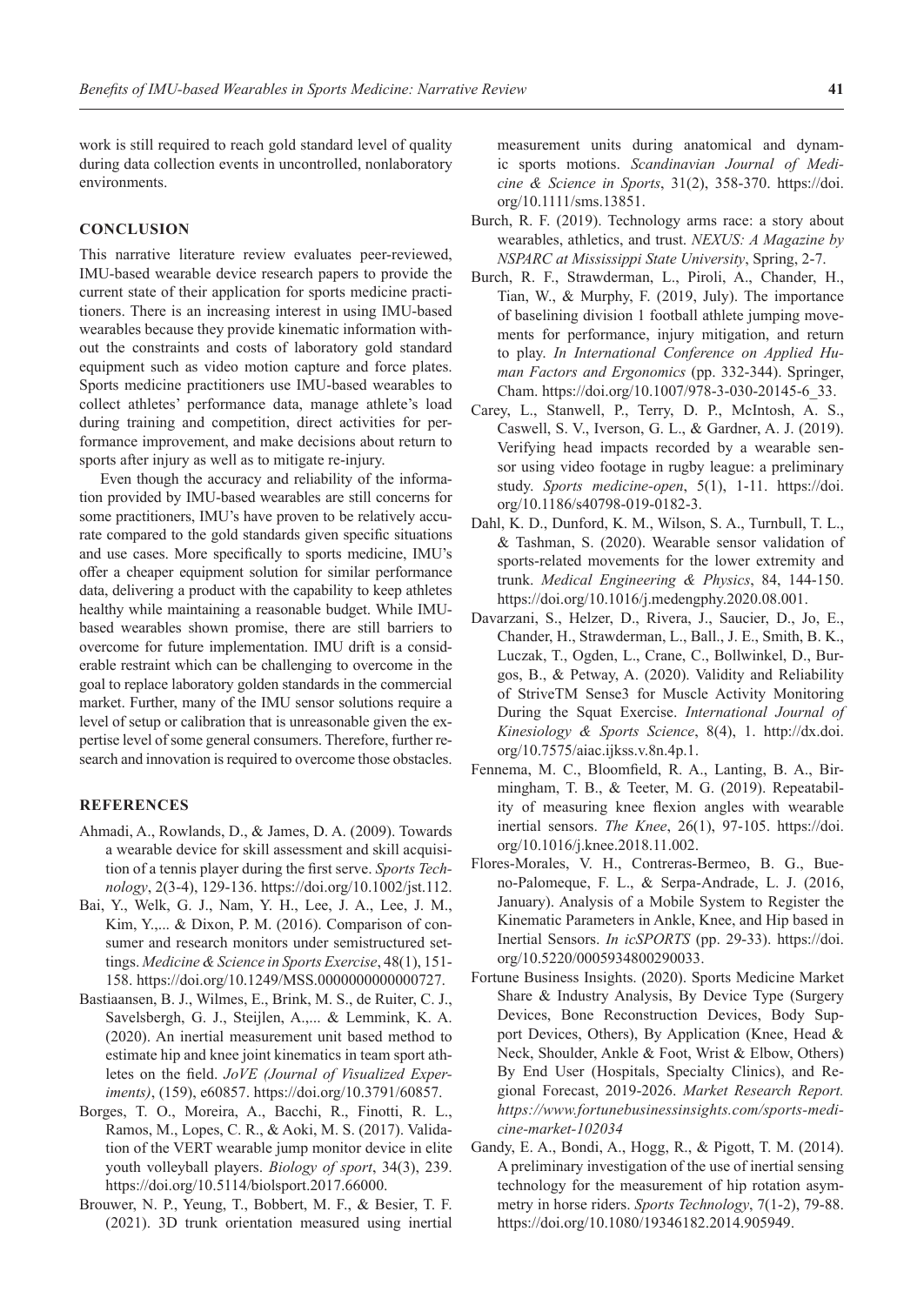- Ghasemzadeh, H., & Jafari, R. (2010). Coordination analysis of human movements with body sensor networks: A signal processing model to evaluate baseball swings. *IEEE Sensors Journal*, 11(3), 603-610. https://doi. org/10.1109/JSEN.2010.2048205.
- Hausberger, P., Fernbach, A., & Kastner, W. (2016, October). IMU-based smart fitness devices for weight training. *In IECON 2016-42nd Annual Conference of the IEEE Industrial Electronics Society* (pp. 5182-5189). IEEE. https://doi.org/10.1109/IECON.2016.7793510.
- Hughes, G. T., Camomilla, V., Vanwanseele, B., Harrison, A. J., Fong, D. T., & Bradshaw, E. J. (2021). Novel technology in sports biomechanics: some words of caution. *Sports Biomechanics*, 1-9. https://doi.org/10. 1080/14763141.2020.1869453.
- Iosa, M., Picerno, P., Paolucci, S., & Morone, G. (2016). Wearable inertial sensors for human movement analysis. *Expert review of medical devices*, 13(7), 641-659. https://doi.org/10.1080/17434440.2016.1198694.
- Jarning, J. M., Mok, K. M., Hansen, B. H., & Bahr, R. (2015). Application of a tri-axial accelerometer to estimate jump frequency in volleyball. *Sports biomechanics*, 14(1), 95- 105. https://doi.org/10.1080/14763141.2015.1027950.
- Kim, K. J., Agrawal, V., Bennett, C., Gaunaurd, I., Feigenbaum, L., & Gailey, R. (2018). Measurement of lower limb segmental excursion using inertial sensors during single limb stance. *Journal of biomechanics*, 71, 151- 158. https://doi.org/10.1016/j.jbiomech.2018.01.042.
- Kim, K. J., Gailey, R., Agrawal, V., Gaunaurd, I., Feigenbaum, L., Bennett, C., Felt, V., & Best, T. M. (2020). Quantification of Agility Testing with Inertial Sensors after a Knee Injury. *Medicine and science in sports and exercise*, 52(1), 244-251. https://doi.org/10.1249/ MSS.0000000000002090.
- Küderle, A., Becker, S., & Disselhorst-Klug, C. (2018). Increasing the Robustness of the automatic IMU calibration for lower Extremity Motion Analysis. *Current Directions in Biomedical Engineering*, 4(1), 439-442. https://doi.org/10.1515/cdbme-2018-0104.
- Lee, S., Kim, K., Kim, Y. H., & Lee, S. S. (2017, October). Motion anlaysis in lower extremity joints during ski carving turns using wearble inertial sensors and plantar pressure sensors. *In 2017 IEEE International Conference on Systems, Man, and Cybernetics (SMC)* (pp. 695-698). IEEE. https://doi.org/10.1109/SMC.2017.8122688.
- Luczak, T., Burch, R., Lewis, E., Chander, H., & Ball,J. (2020). State-of-the-art review of athletic wearable technology: What 113 strength and conditioning coaches and athletic trainers from the USA said about technology in sports. *International Journal of Sports Science & Coaching*, 15(1), 26-40. https://doi.org/10.1177/1747954119885244.
- Luczak, T., Saucier, D., Burch V, R. F., Ball, J. E., Chander, H., Knight, A.,... & Iftekhar, T. (2018). Closing the wearable gap: Mobile systems for kinematic signal monitoring of the foot and ankle. *Electronics*, 7(7), 117. https://doi.org/10.3390/electronics7070117.
- Luteberget, L. S., Holme, B. R., & Spencer, M. (2018). Reliability of wearable inertial measurement units to

measure physical activity in team handball. *International journal of sports physiology and performance*, 13(4), 467-473. https://doi.org/10.1123/ijspp.2017-0036.

- MacDonald, K., Bahr, R., Baltich, J., Whittaker, J. L., & Meeuwisse, W. H. (2017). Validation of an inertial measurement unit for the measurement of jump count and height. *Physical Therapy in Sport*, 25, 15-19. https://doi. org/10.1016/j.ptsp.2016.12.001.
- Magalhaes, F. A. D., Vannozzi, G., Gatta, G., & Fantozzi, S. (2015). Wearable inertial sensors in swimming motion analysis: a systematic review. *Journal of sports sciences*, 33(7), 732-745. https://doi.org/10.1080/02640414.2 014.962574.
- Marin, F. (2020). Human and Animal Motion Tracking Using Inertial Sensors. *Sensors*, 20(21), 6074. https://doi. org/10.3390/s20216074.
- McMaster, D. T., Gill, N., Cronin, J., & McGuigan, M. (2014). A brief review of strength and ballistic assessment methodologies in sport. *Sports Medicine*, 44(5), 603-623. https://doi.org/10.1007/s40279-014-0145-2.
- Muniz-Pardos, B., Sutehall, S., Gellaerts, J., Falbriard, M., Mariani, B., Bosch, A., Asrat, M., Schaible, J., & Pitsiladis, Y. P. (2018). Integration of wearable sensors into the evaluation of running economy and foot mechanics in elite runners. *Current sports medicine reports*, 17(12), 480-488. https://doi.org/10.1249/ JSR.0000000000000550.
- Narasimhappa, M., Mahindrakar, A. D., Guizilini, V. C., Terra, M. H., & Sabat, S. L. (2019). MEMS-based IMU drift minimization: Sage Husa adaptive robust Kalman filtering. *IEEE Sensors Journal*, 20(1), 250-260. https:// doi.org/10.1109/JSEN.2019.2941273.
- Nielsen, E. T., Jørgensen, P. B., Mechlenburg, I., & Sørensen, H. (2019). Validation of an inertial measurement unit to determine countermovement jump height. *Asia-Pacific journal of sports medicine, arthroscopy, rehabilitation and technology*, 16, 8-13. https://doi. org/10.1016/j.asmart.2018.09.002.
- O'Reilly, M., Caulfield, B., Ward, T., Johnston, W., & Doherty, C. (2018). Wearable inertial sensor systems for lower limb exercise detection and evaluation: A systematic review. *Sports Medicine*, 48(5), 1221-1246. https:// doi.org/10.1007/s40279-018-0878-4.
- Rantalainen, T., Finni, T., & Walker, S. (2020). Jump height from inertial recordings: a tutorial for a sports scientist. *Scandinavian journal of medicine & science in sports*, 30(1), 38-45. https://doi.org/10.1111/sms.13546.
- Rawashdeh, S. A., Rafeldt, D. A., Uhl, T. L., & Lumpp, J. E. (2015, June). Wearable motion capture unit for shoulder injury prevention*. In 2015 IEEE 12th International Conference on Wearable and Implantable Body Sensor Networks (BSN)* (pp. 1-6). IEEE. https://doi.org/10.1109/ BSN.2015.7299417.
- Rojas-Valverde, D., Sánchez-Ureña, B., Pino-Ortega, J., Gómez-Carmona, C., Gutiérrez-Vargas, R., Timón, R., & Olcina, G. (2019). External workload indicators of muscle and kidney mechanical injury in endurance trail running. *International Journal of Environmental*